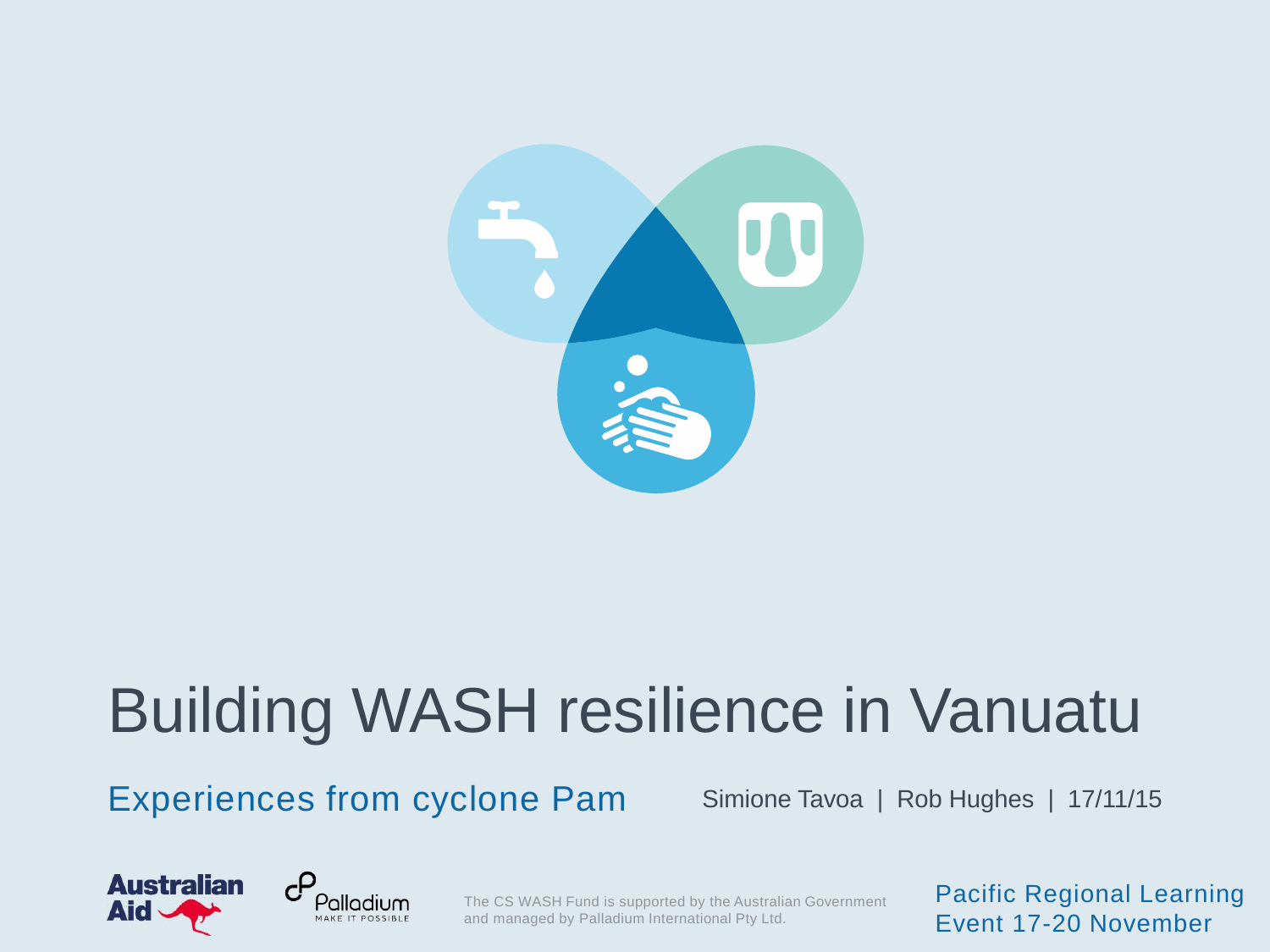#### Western Pacific Sanitation Marketing and Innovation Program

- Developing sustainable community-based sanitation markets
- Solomon Islands, Vanuatu, Papua New Guinea and Fiji
- Urban and peri-urban informal settlements
- Influencing policy & the enabling environment
- Capacity building of change agents, enterprises, schools, and communities
- Supported by innovative behaviour change materials







CIVIL SOCIETY

 $\overline{2}$ Pacific Regional Learning Event 17-20 November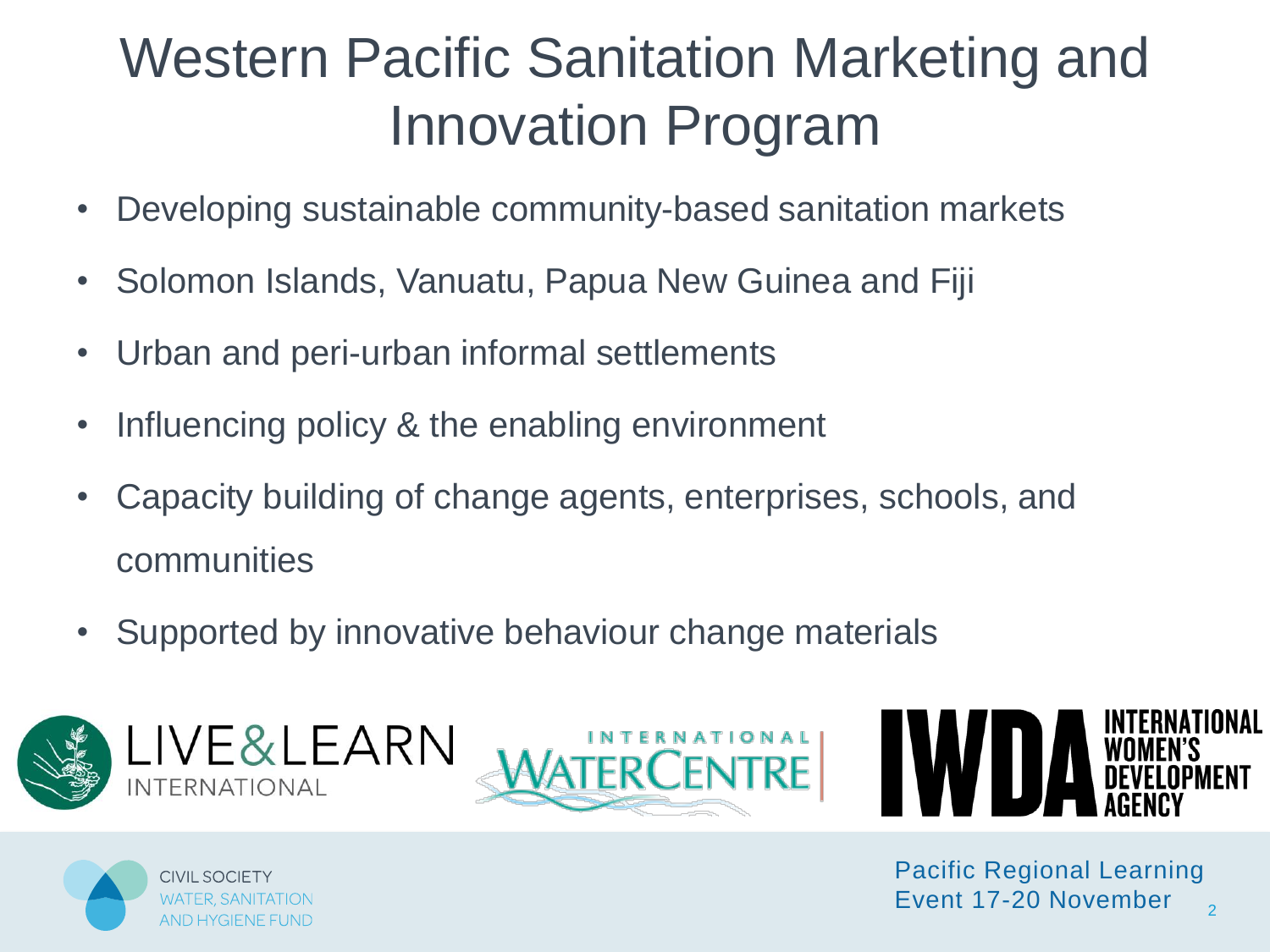# Building Community WASH resilience



- Building community understanding of environment and vulnerability to disasters
- Identifying & developing appropriate technical solutions
- Mobilising community & enterprise-based actions to address risks
- Engaging with other stakeholders to support communities

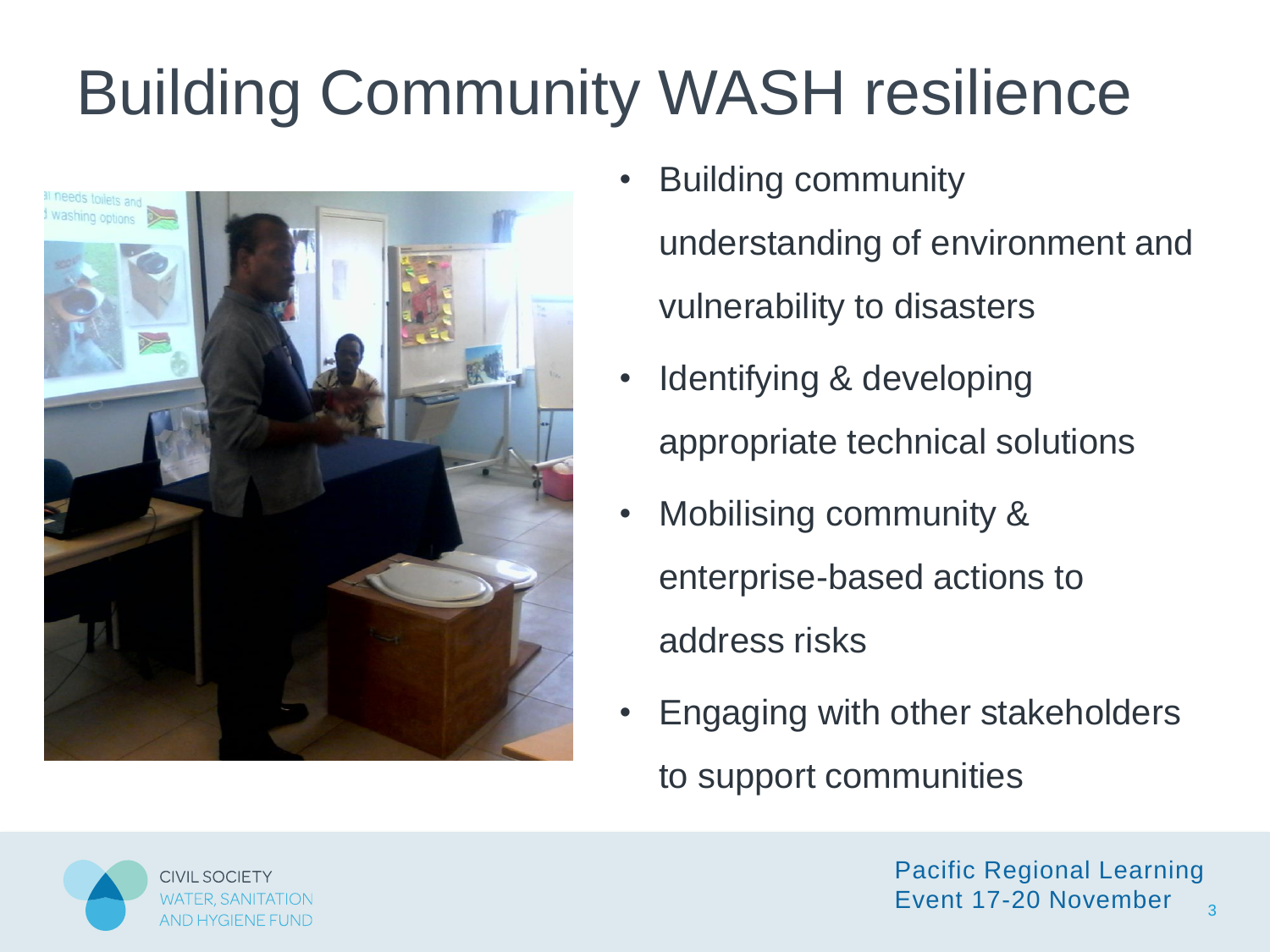# Cyclone Pam



- Informal settlements hit hard, not well prepared
- Immediate priorities water and toilet superstructures
- Influx of emergency aid water, food, shelter & goods.
- Subsidised WASH interventions posed risk to sustainable development

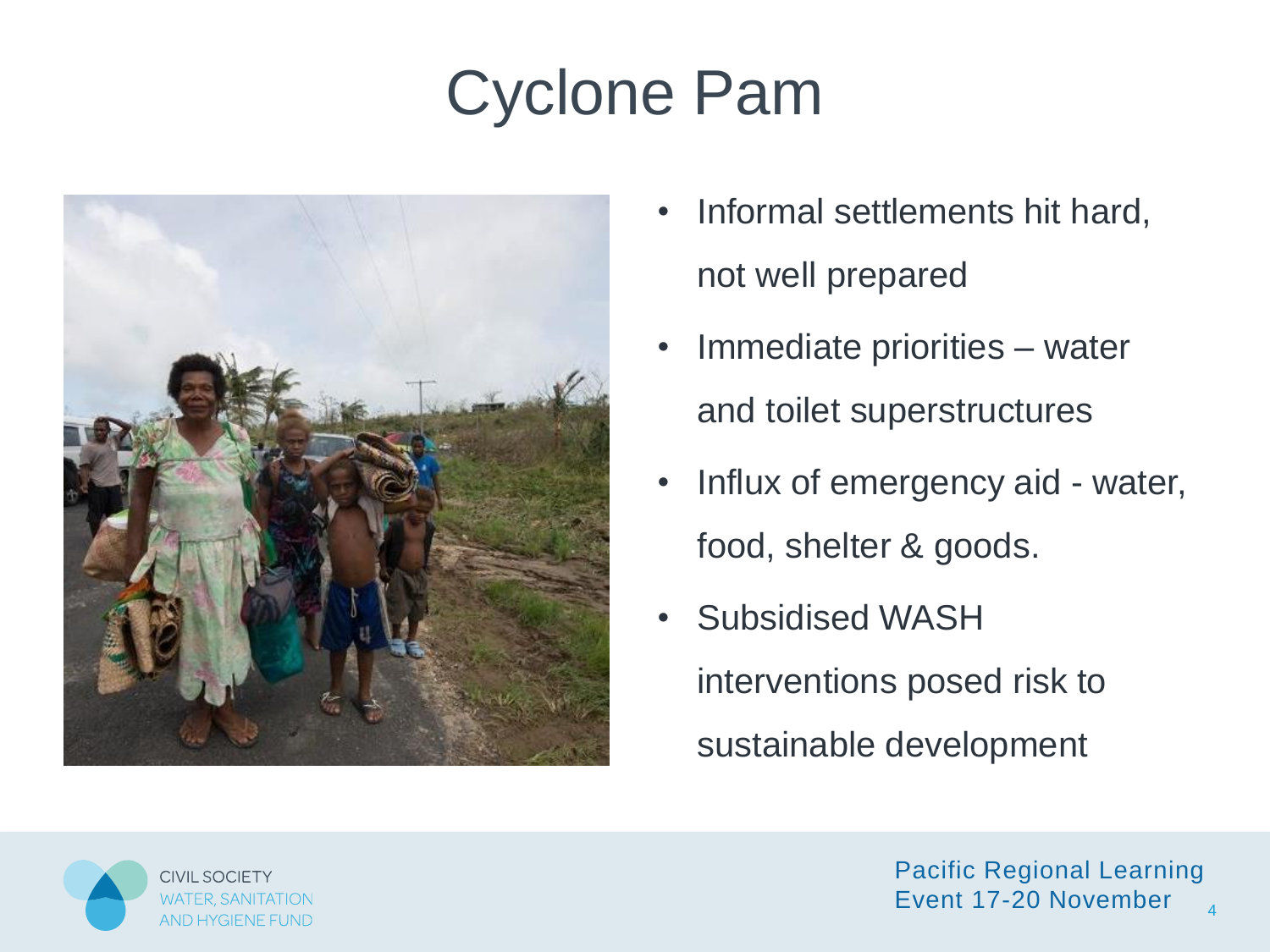# Responding Sustainably

- Turning risk in to opportunity avoiding short term solutions
- Coordination with WASH Cluster, Oxfam etc
- Establishment of Sanitation & IEC Technical Working Group with longer term focus
- Increased interest in hygiene promotion, non-shared toilets



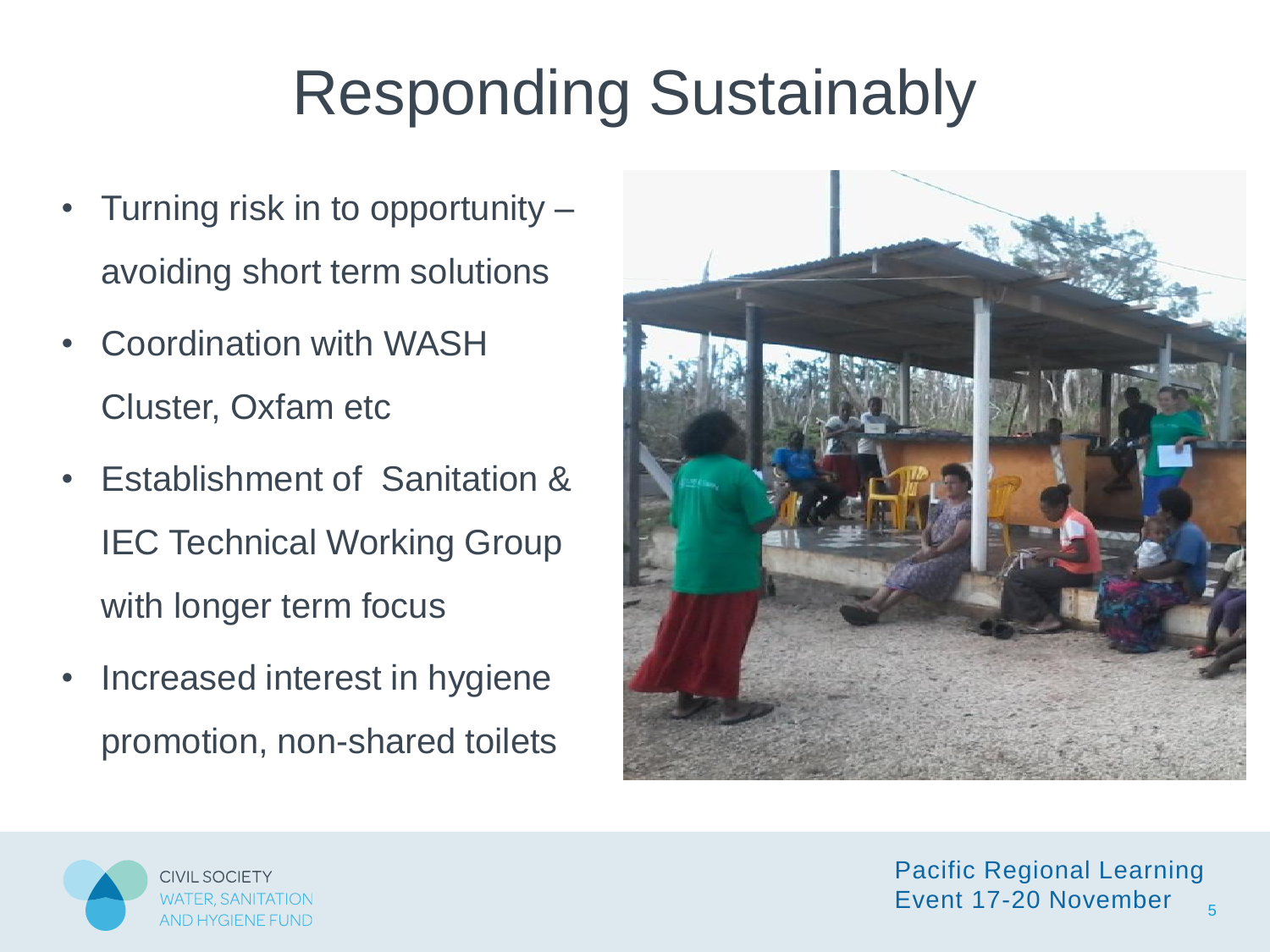# Preparing for the future

- El Nino assessments underway for sector coordination.
- 'WASH Response Planning'
- Engaging WASH committees with DRR committees
- Strengthening our relationship with technical working groups, clusters, and stakeholders
- Establishing responsive, sustainable WASH cooperative enterprises